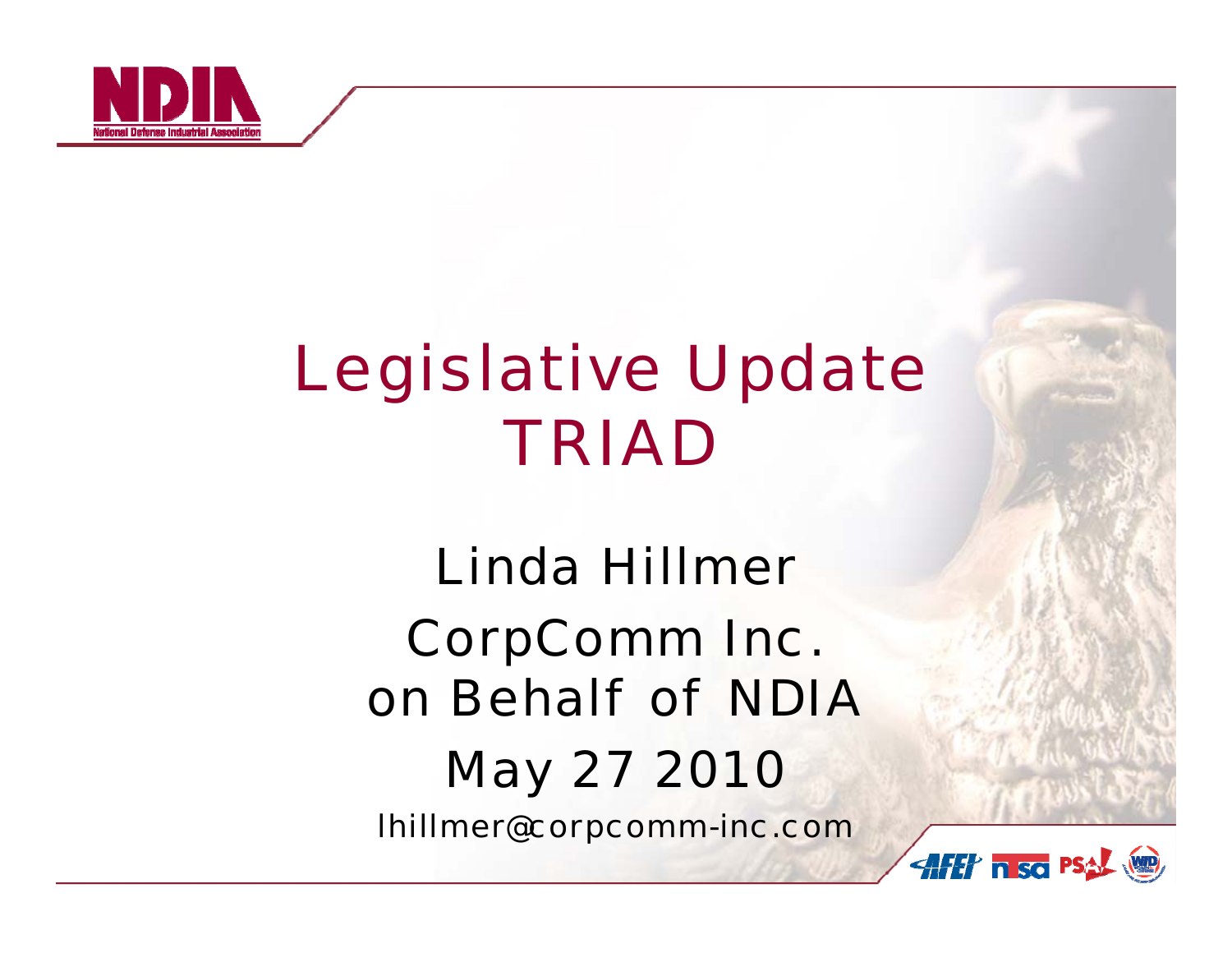

*SB Legislation Video*

#### • *To see the Small Business Legislation Video that was shown at TRIAD, please visit:*

*http://www corpcomm http://www.corpcomm -inc com/portfolio/video php inc.com/portfolio/video.php*

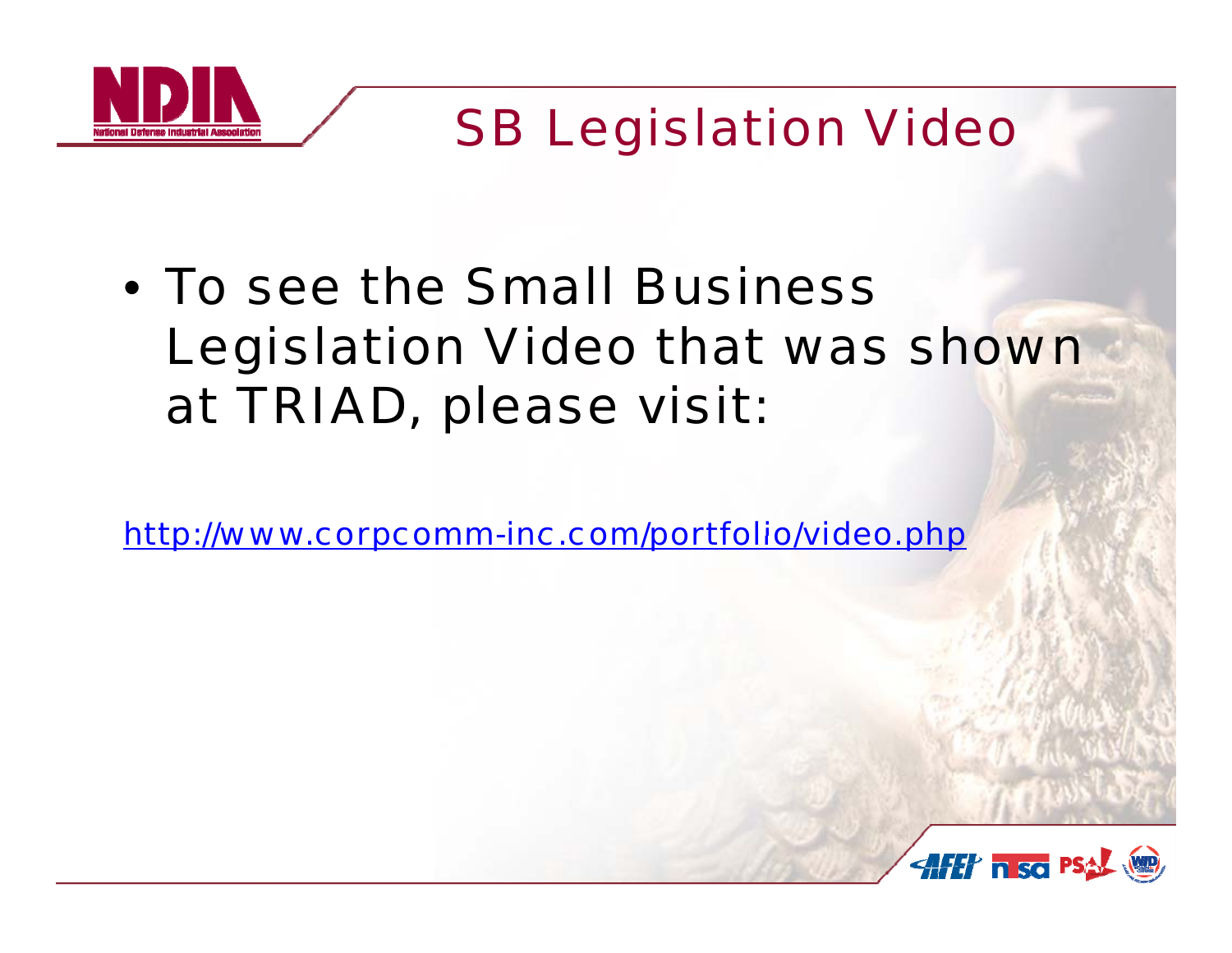

### *Agenda*

- $\bullet$ *About the 111th Congress*
- *Small Business Committees*
- *Summary: SB Bill Status*
- *SBIR/STTR Mark Up*
- *Of Note*
- *Presidential Memorandum*
- *Executive Order*
- *Final Note*

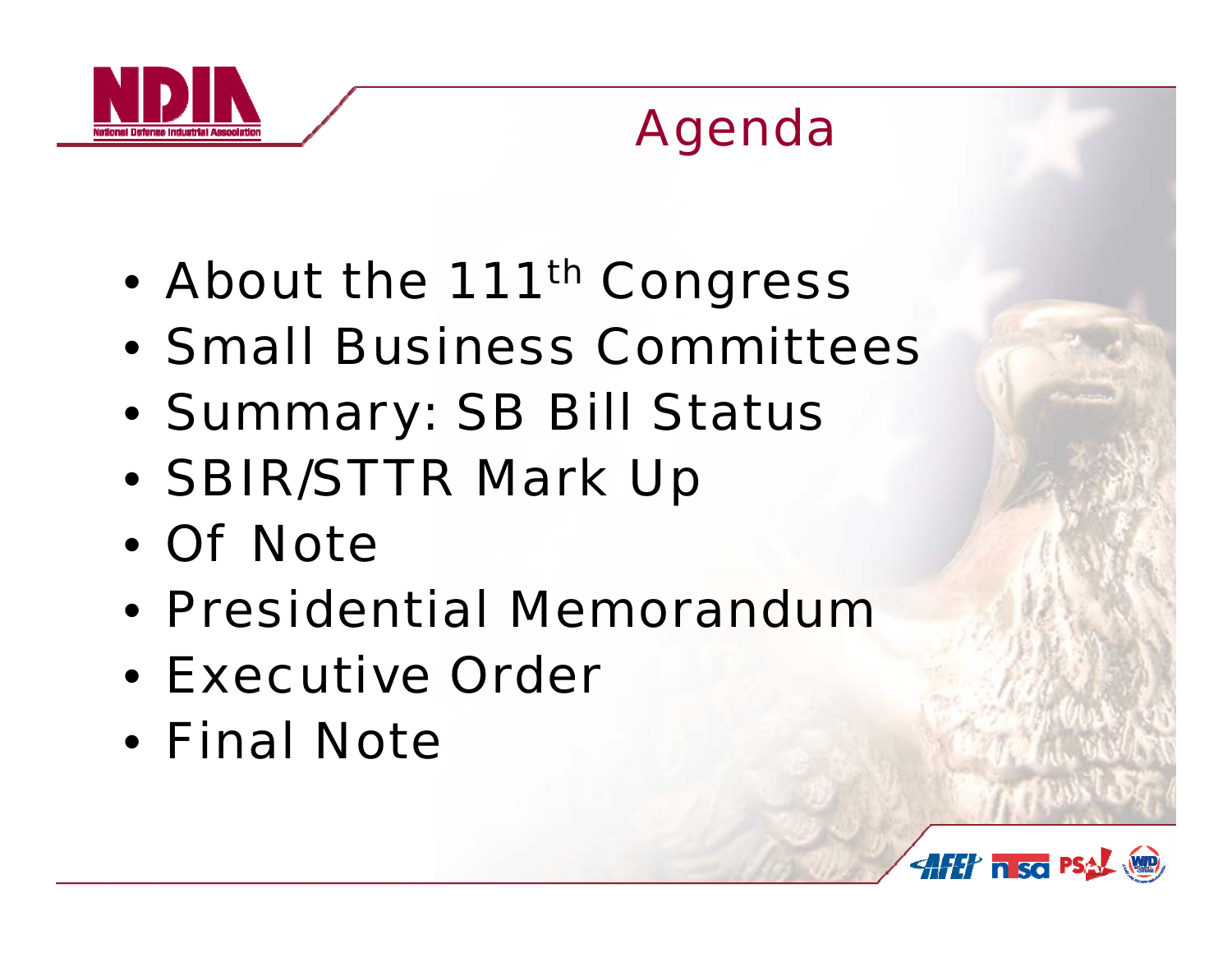### *About the 111th Congress*

- •*Next Election: November 2010*
- *Membership*
	- *House of Representatives: 435 Members*
	- *Senate: 100 Members*
- *L d hi Leadership:* 
	- *Speaker of the House - Nancy Pelosi (D-CA) House Majority Leader - Steny Hoyer (D-MD) H Mi it L d House Minority Leader - J h B h (R John Boehner (R-OH) President of the Senate - Joseph Biden (D-DL) President pro tempore of the Senate -Robert C. Byrd (D-WV) Senate Majority Leader - Harry Reid (D-NV) Senate Minority Leader - Mitch McConnell (R-KY)*
- Session: January 3, 2009 January 3, 2011

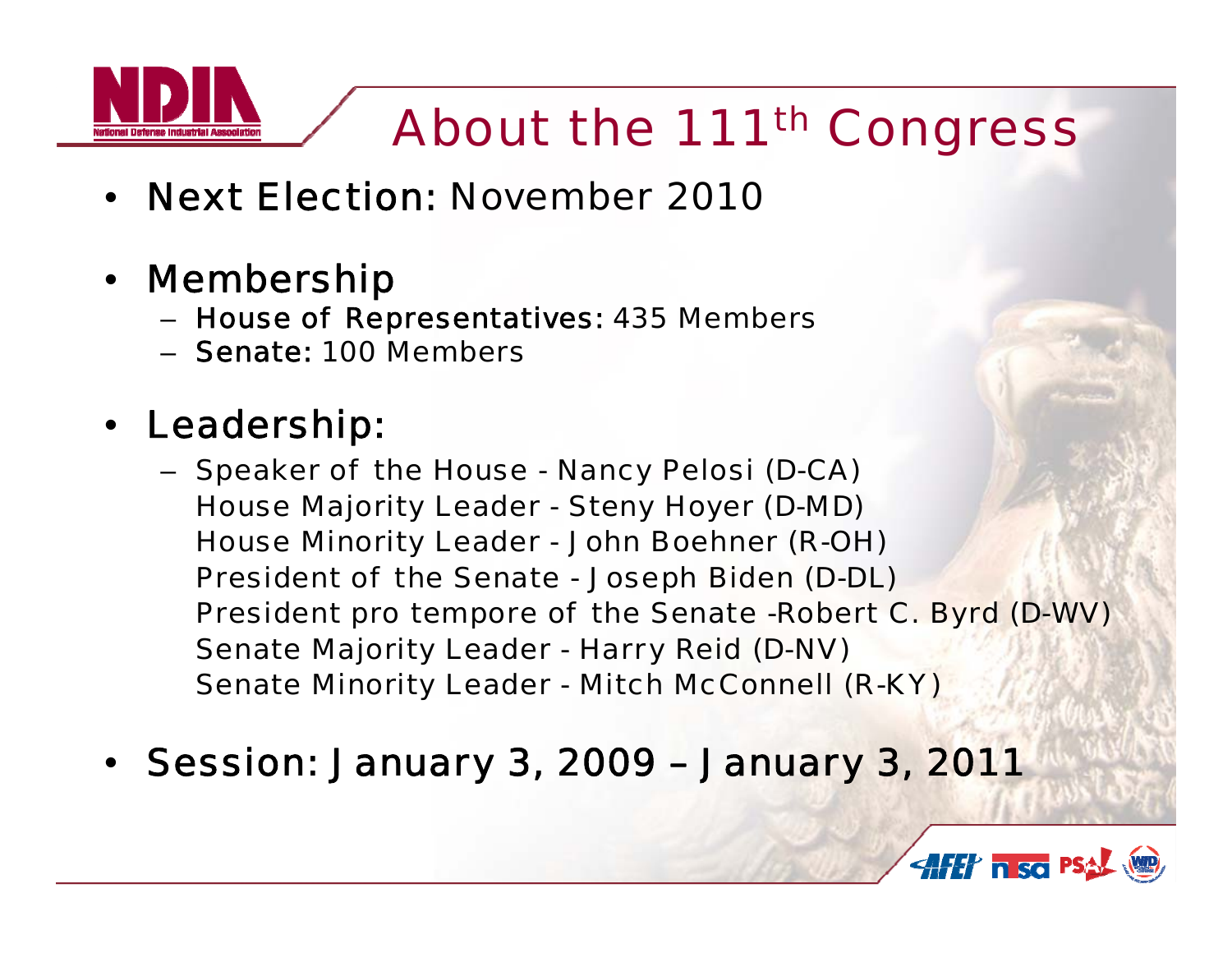

#### *About the 111th Congress*

- *120 members have served in the military House: 95 Senate: 25*
- *Veterans*

*World War II Korean War Vietnam WarKosovoPersian Gulf War Afghanistan Iraq*

- $\bullet$  *Reserves and National Guard Members (several Members are still serving as Reservists)*
- $\bullet$ *Former Secretary of the Navy*
- $\bullet$  *3 Representatives and 1 Senator – graduates of United States Military Academy*
- $\bullet$  *2 Senators and 1 Representative – graduates of United States Naval Academy*
- $\bullet$  *Astronaut, , p, Naval Aviator, Commander of a Carrier Battle Group , Vice Admiral, Instructor at West Point, Pilot of Marine One*

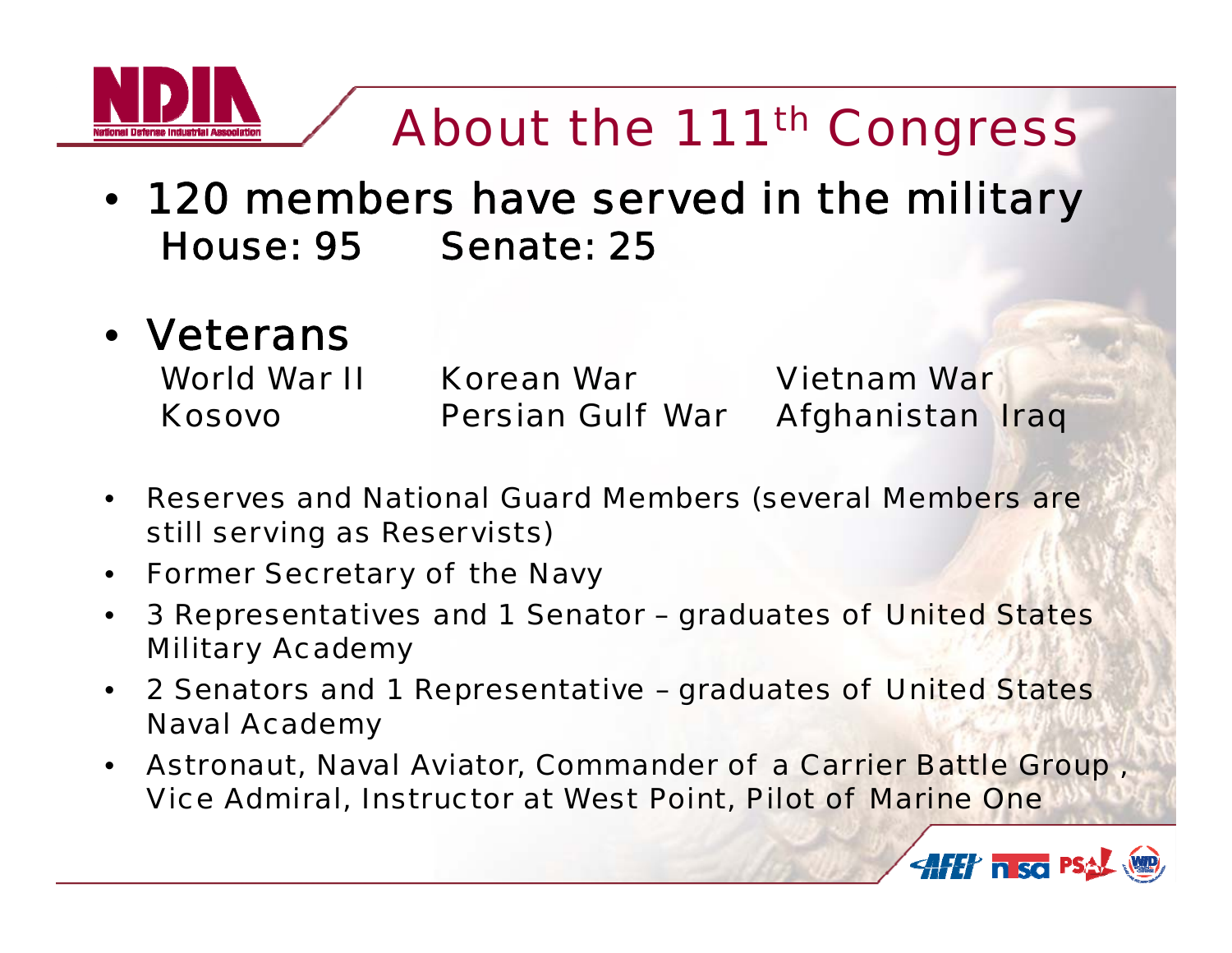# *Small Business Committees*

### *Senate Committee on SmallBusiness and Entrepreneurship*

- *Chair: Senator Mary Landrieu (D-Louisiana)*
- – *Ranking Member: Senator Olympia Snowe (R-Maine)*

*…And 17 other members*

• *29 Bills to Date Introduced/Considered*

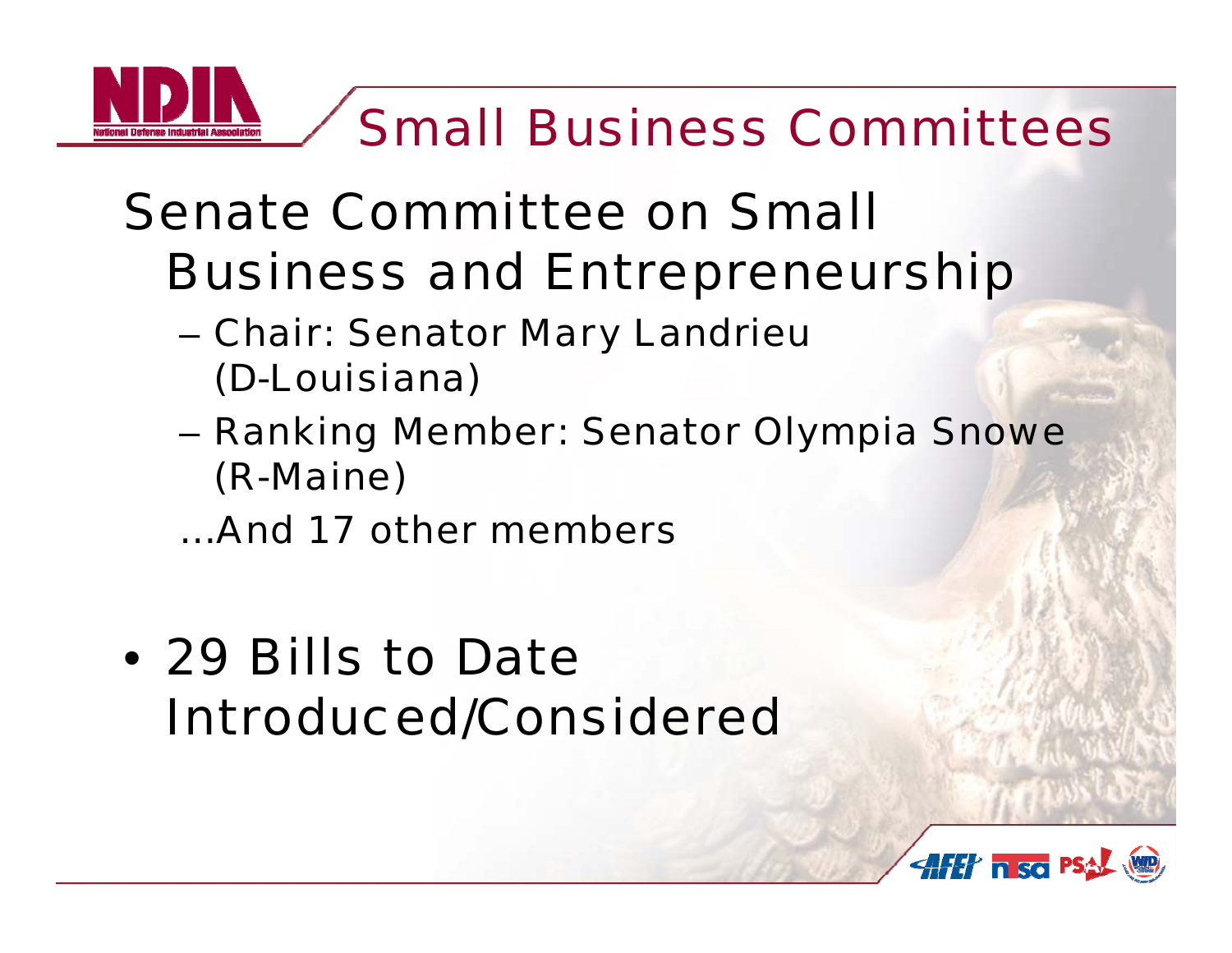

#### *House Committee on Small Business*

- *Chair: Representative Nydia Velazquez (D-New York)*
- *Ranking Member: Representative Samuel Graves (R -Missouri)*

*…And 27 other members*

- *77 Bills to Date Introduced/Considered*
- *16 Bills Voted in One Chamber or Failed to Pass*

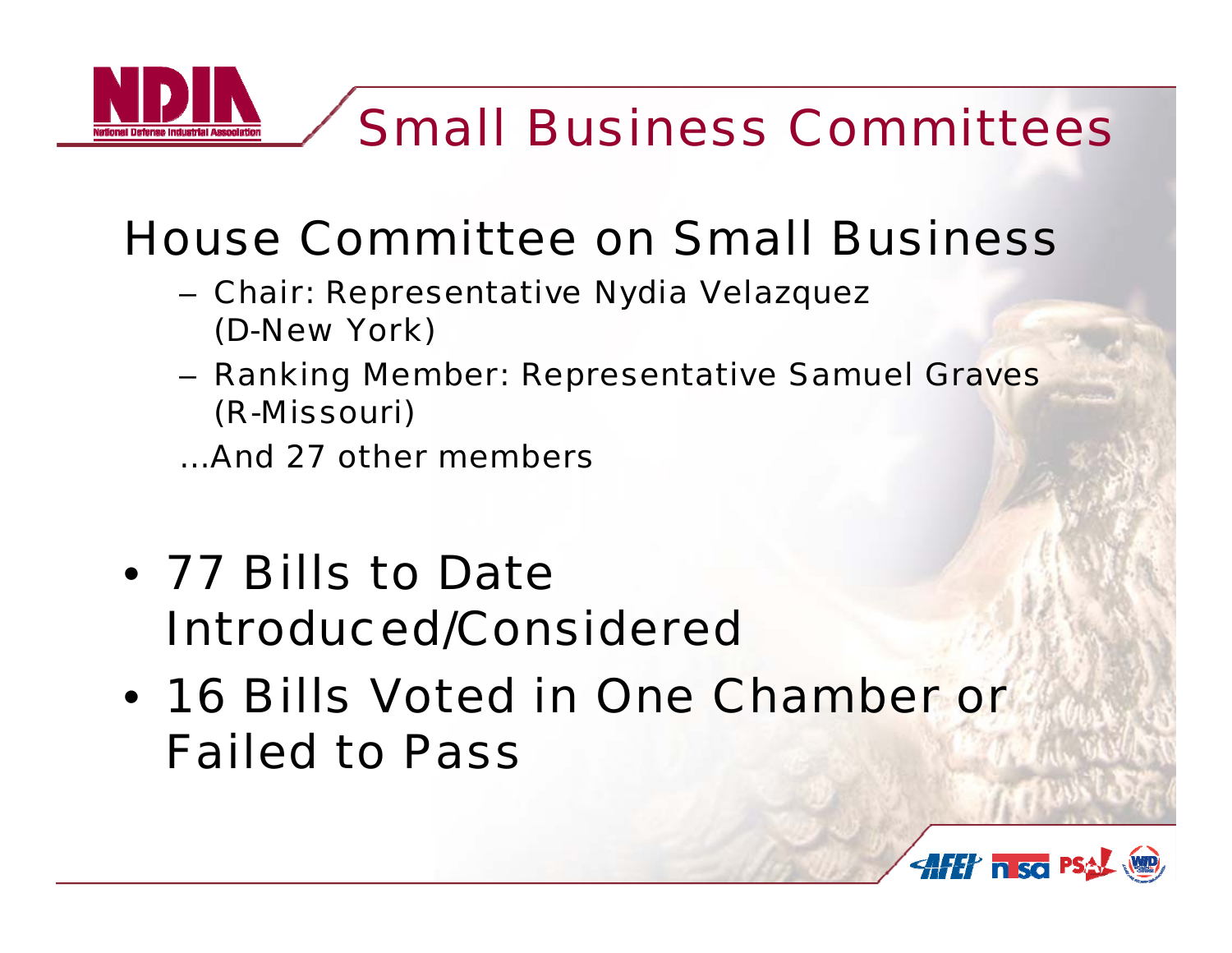*Summary: SB Bill Status*

- • *106 Introduced/Considered by Small Business Committees*
- •*n 5 Passed into Law* 
	- *H.R. 1541: Temporary extension of programs under the Small Business Act and the Small Business Investment Act of 1958*
	- *H R 3614: H.R. Temporary extension of programs under the Small Business Act and the Small Business Investment Act of 1958*
	- *H.R. 4508: Temporary extension of programs under the Small Business Act and the Small Business Investment Act of 1958*
- –– *H.R. 4691: Temporary Extension Act of 2010*
	- –

–

–

- – *H.R. 4938: To permit the use of previously appropriated funds to extend the Small Business Loan Guarantee Program*
- *2 in Mark Up (SBIR/STTR)*
	- *H.R. 2965: SBIR/STTR Reauthorization Act of 2009*
	- –*S. 1233: SBIR/STTR Reauthorization Act of 2009*

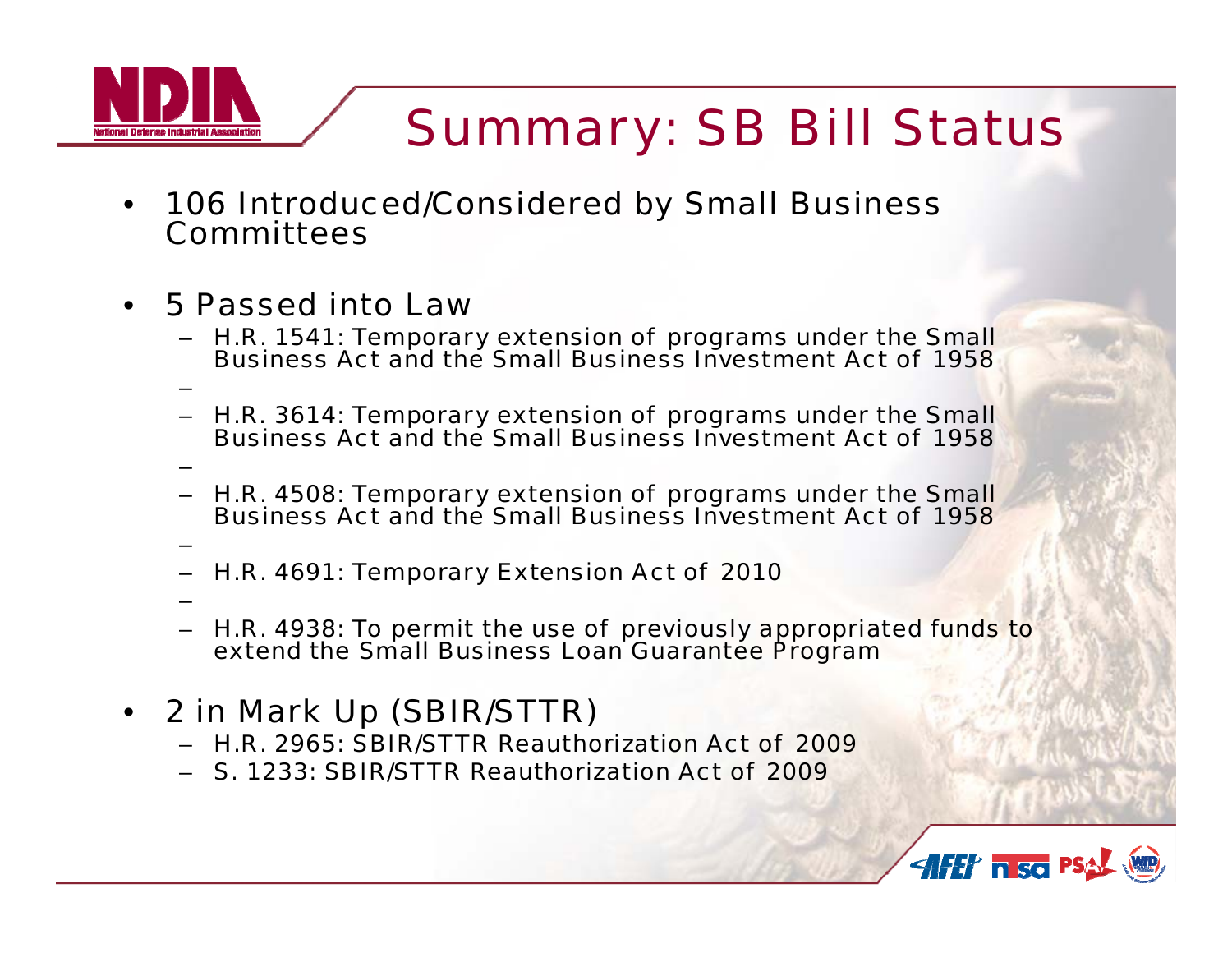### *SBIR/STTR Mark Up*

#### *Major Differences Between Senate and House Versions*

- *Senate Re-Authorizes to 2017*
- •*House Re-Authorizes to 2011*
- • *Increase in Agency Participation* 
	- *Senate: Increases agency allocations by 0.1% per year until 2020*
	- *H N i House: N o increases*
- *Venture Capital Participation*
	- *Senate: Permits VC participation as long as a single VC company owns no more than 49%*
		- *Allows Majority Ownership participation (up to 8% of SBIR funds) by Multiple VC Companies*

**AFET nso PSAL (SE)** 

- *House Permits VC participation as long as no single VC company owns more than 49%*
	- *No Multiple VC Ownership allowed*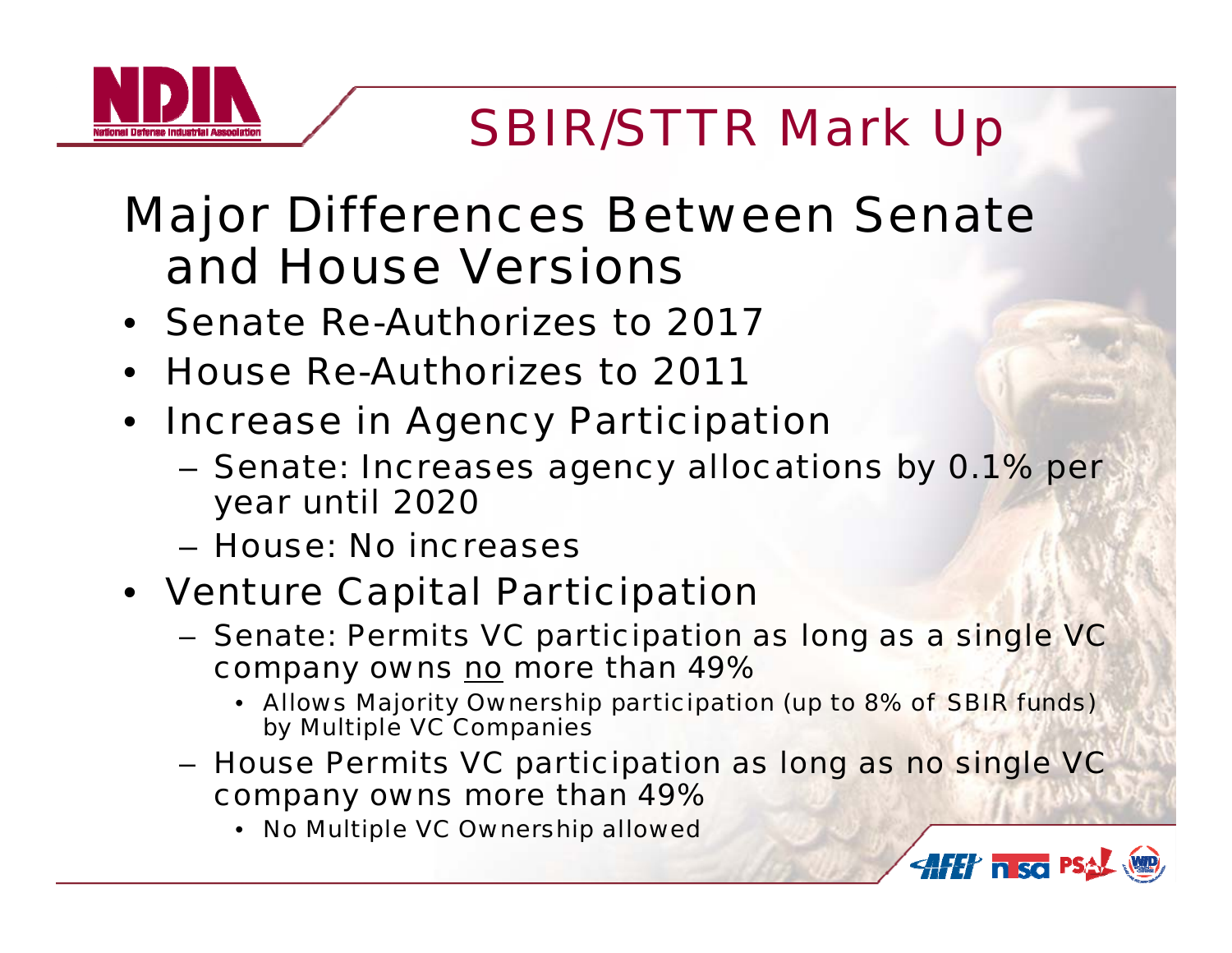### *Of Note: 3% Withholding*

- *Current Law* 
	- *Mandates federal, state and local governments withhold 3% of Contract Payments*
	- *Begins Jan 1, 2012*
	- *Significant Impact on Small Businesses*
	- *\$17 Billion – Do D Estimated Cost to Im plement over five years*
- *H.R. 275 Repeal of Withholding Tax*
	- *Introduced 1/7/2009, 150 co - s ponsors*
	- –*Referred to House Ways & Means Committee*
- *H.R. 1 American Recovery & Reinvestment Act of 2009 (House Passed Version)* 
	- –*Included Repeal of Withholding*
	- – *Changed in Conference to delay im p y lementation date until Januar y 2012*

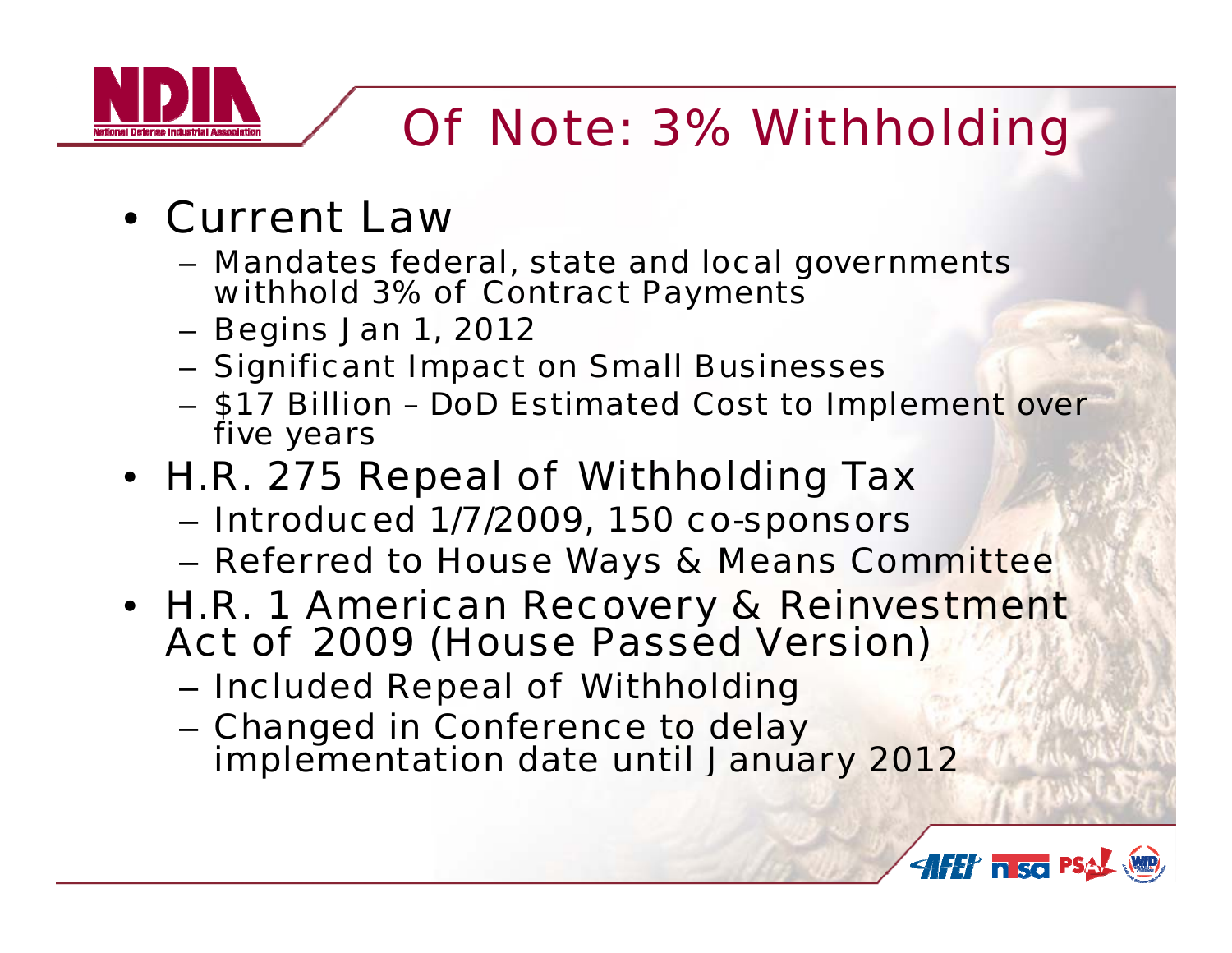

#### *Of Note: SB Contracting Revitalization Act 2010*

#### *S. 2989: Up for Senate Vote*

- • *Contract Bundling*
	- *Accountability Measures*
	- *Teaming requirements (soliciting bids by small business)*
	- *Reduction of bundling (public website notification)*

#### •*Subcontracting Integrity*

– *Primes certify use of small businesses as presented in proposal*

#### •*Ac quisition Process*

- *Reservation of prime contract awards for small businesses*
- *Agency accountability*
- *Payment of subcontractors*
- $\bullet$  *Small Business Size and Status Integrity*
	- *Annual certification*
	- *Training for contracting and enforcement personnel*
	- *Updated size standards*
	- *Study and report on the mentor-protégé program*

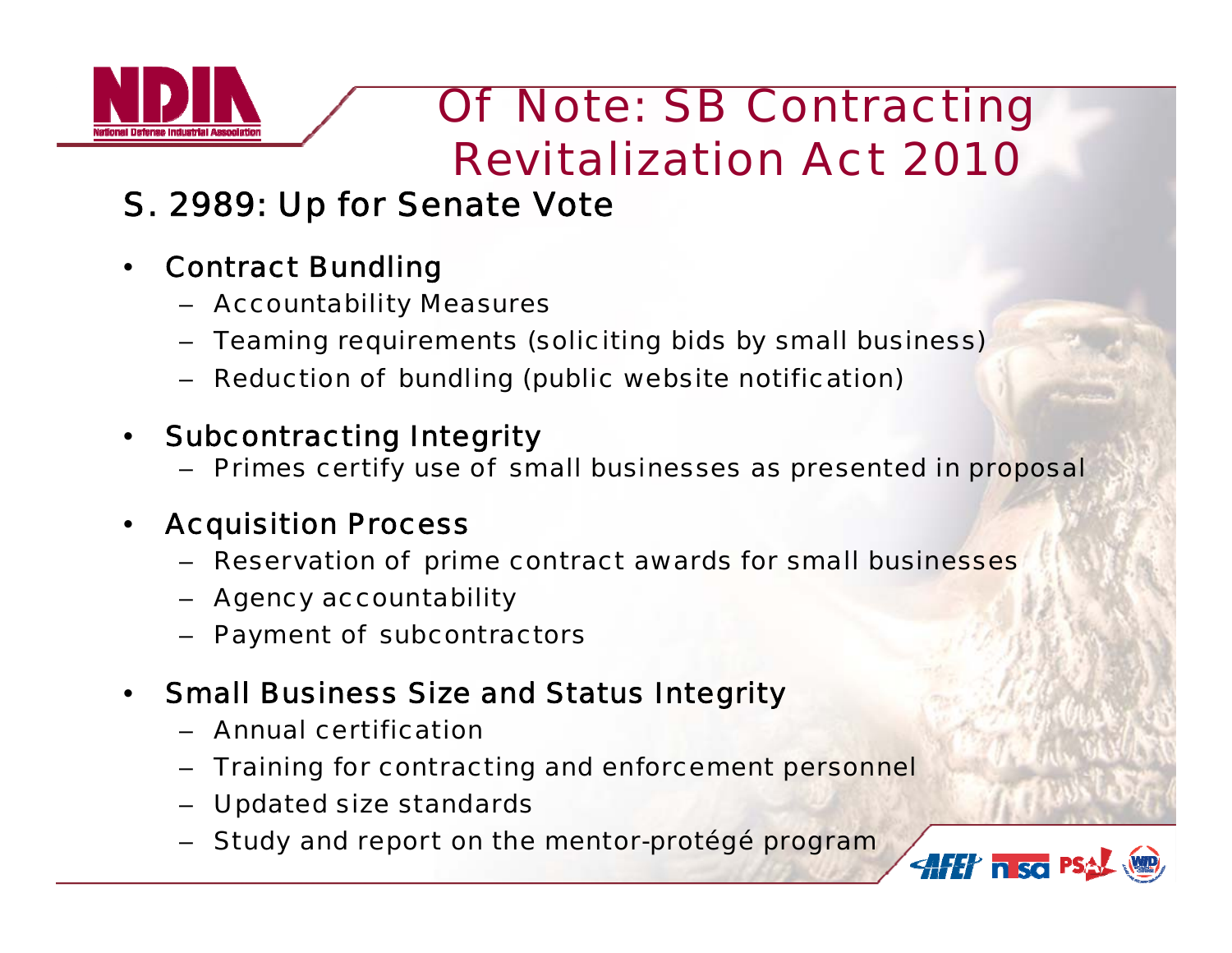# *Presidential Memorandum*

- *SB Task Force*
- *Established 4/20/2010*
- *Interagency Task Force on Federal Contracting Opportunities for SBs*
- *Coordinate executive departments' and agencies efforts towards ensuring all ' SBs have fair chance to participate in Federal Contractin g*
	- *16 Agencies*
	- *Led by Secretary of Commerce*
	- *Report due to President August 20, 2010*

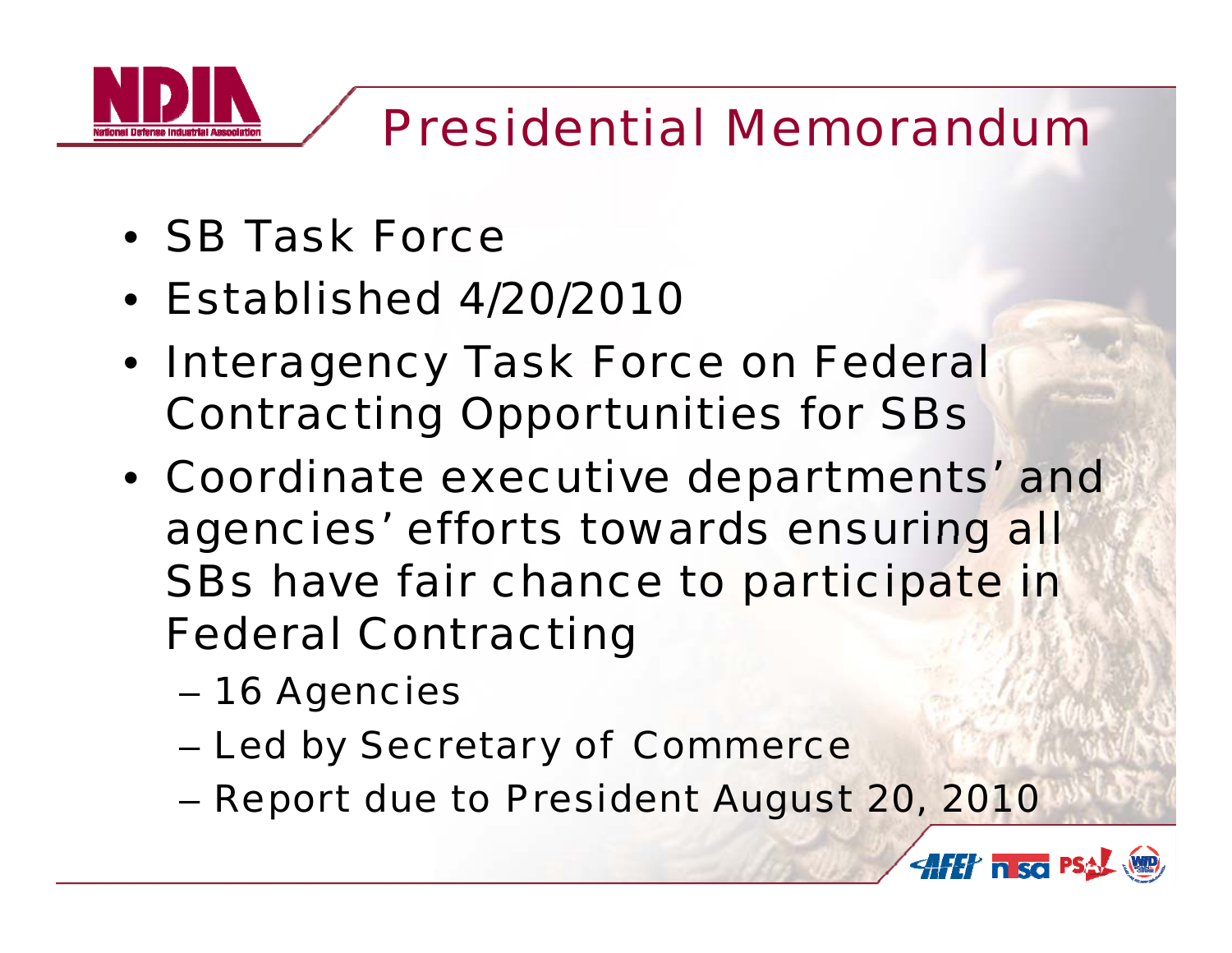#### *Executive Order*

- •*Established 4/26/2010*
- $\bullet$ **• Interagency Task Force on Veteran-Owned** *Small Business Development* 
	- *Coordinate effort of Federal agencies to improve capital business development opportunities and capital, opportunities, pre-established Federal contracting goals for small business concerns owned and controlled by veterans and service-disabled veterans*
	- *7 Agencies*
	- *Led by SBA Administer + 4 members from Veterans service or military organizations selected by SBA*
	- *Report due to President one year after first meeting and annually thereafter*